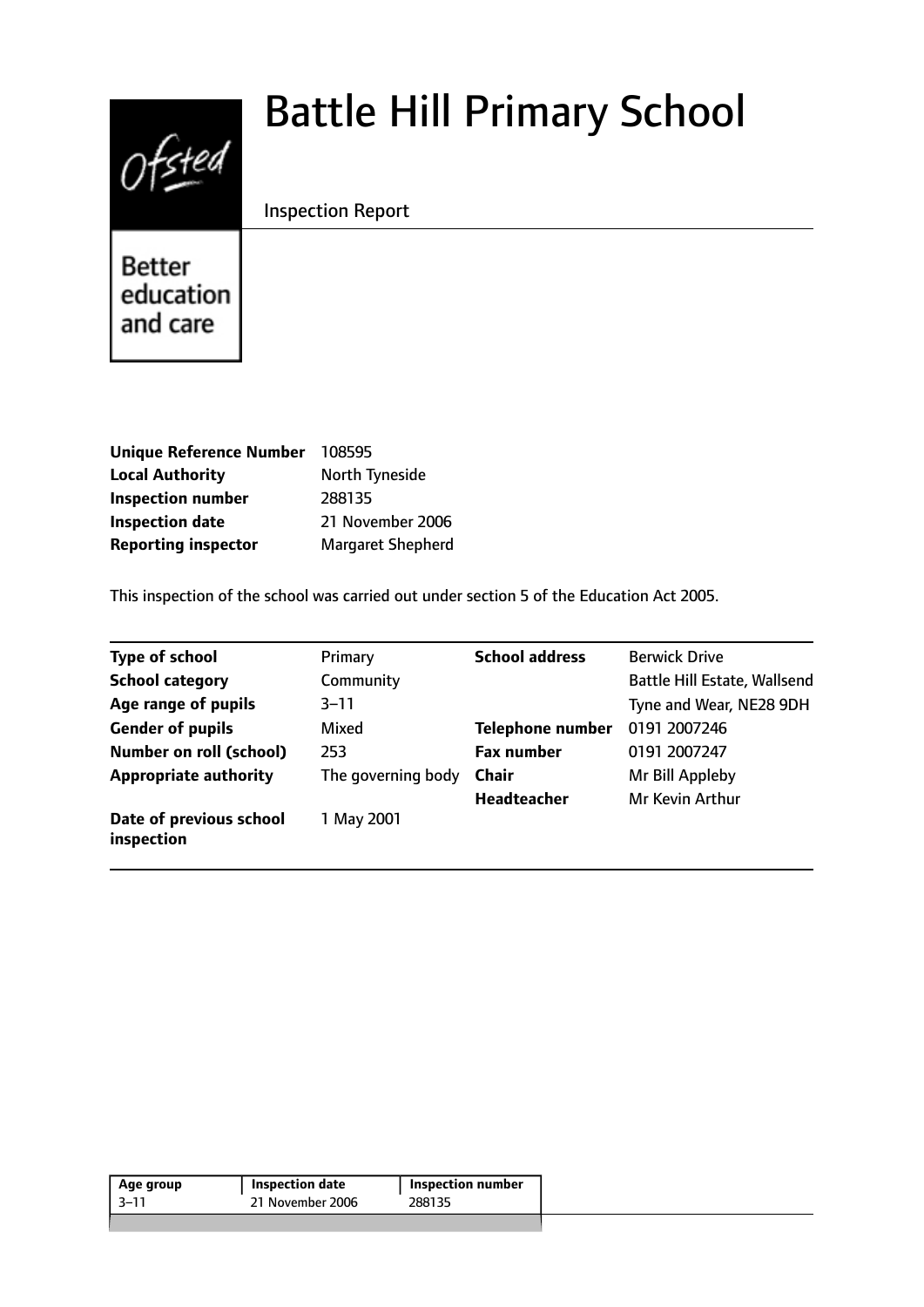© Crown copyright 2006

Website: www.ofsted.gov.uk

This document may be reproduced in whole or in part for non-commercial educational purposes, provided that the information quoted is reproduced without adaptation and the source and date of publication are stated.

Further copies of this report are obtainable from the school. Under the Education Act 2005, the school must provide a copy of this report free of charge to certain categories of people. A charge not exceeding the full cost of reproduction may be made for any other copies supplied.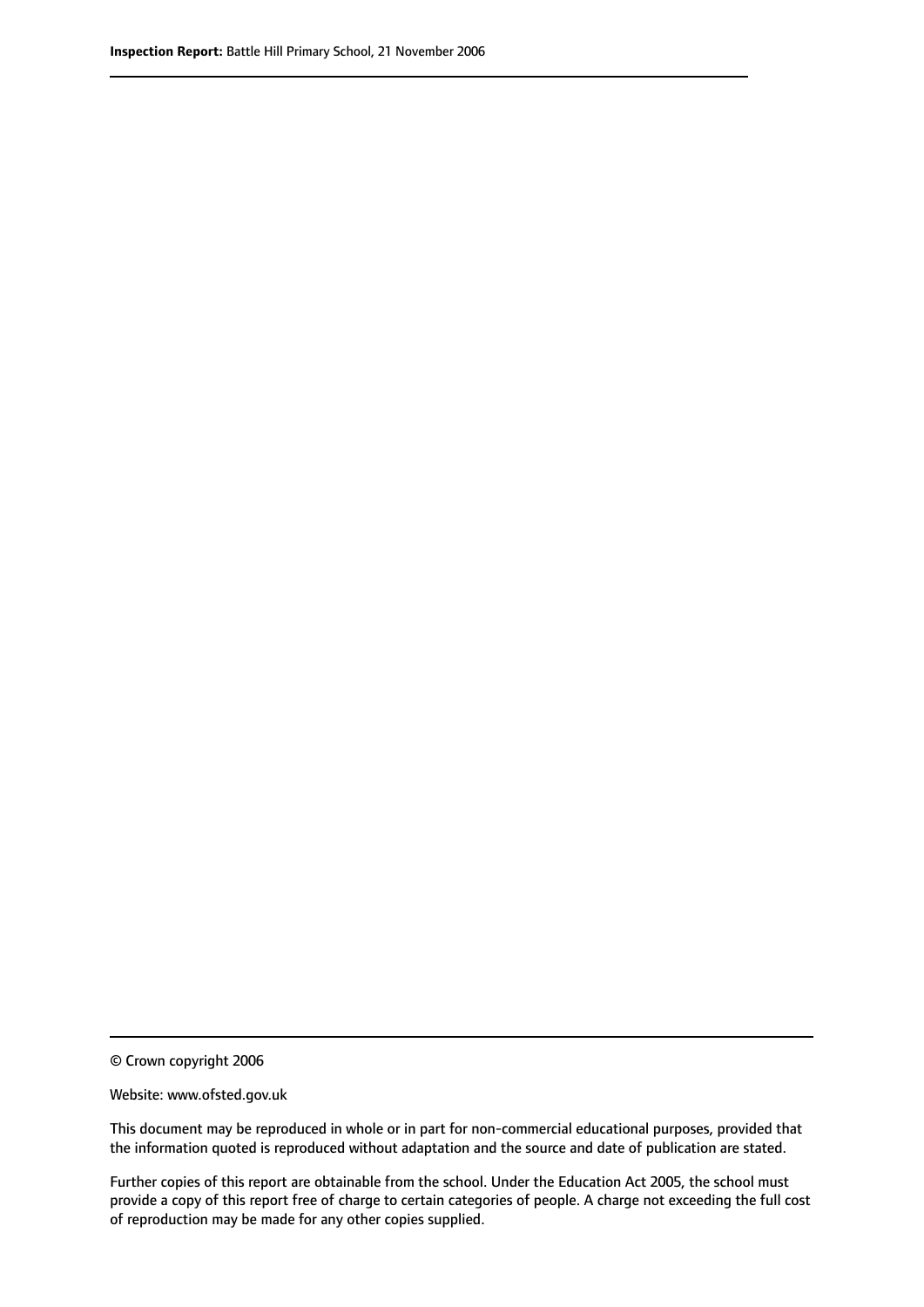# **Introduction**

The inspection was carried out by an Additional Inspector.

# **Description of the school**

The school is larger than average and has some mixed year group classes. It serves an area with considerably below average social and economic circumstances. The proportion of pupils with learning difficulties and/or disabilities is more than double the national average. Six per cent of pupils are from ethnic minority backgrounds. Some are asylum seekers and others are the children of migrant workers. The school has been through many changes. At the previous inspection, the school was a recent amalgamation of four different schools and had changed from being a first school to a primary school. A new Children's Centre was added last year. This provides funded nursery education, a playgroup for under-threes and out of school care. Members of the senior leadership team have only been in post for a year. Half of the governors have had only a short time in their new roles. There are two newly qualified teachers on the staff.

### **Key for inspection grades**

| Grade 1 | Outstanding  |
|---------|--------------|
| Grade 2 | Good         |
| Grade 3 | Satisfactory |
| Grade 4 | Inadequate   |
|         |              |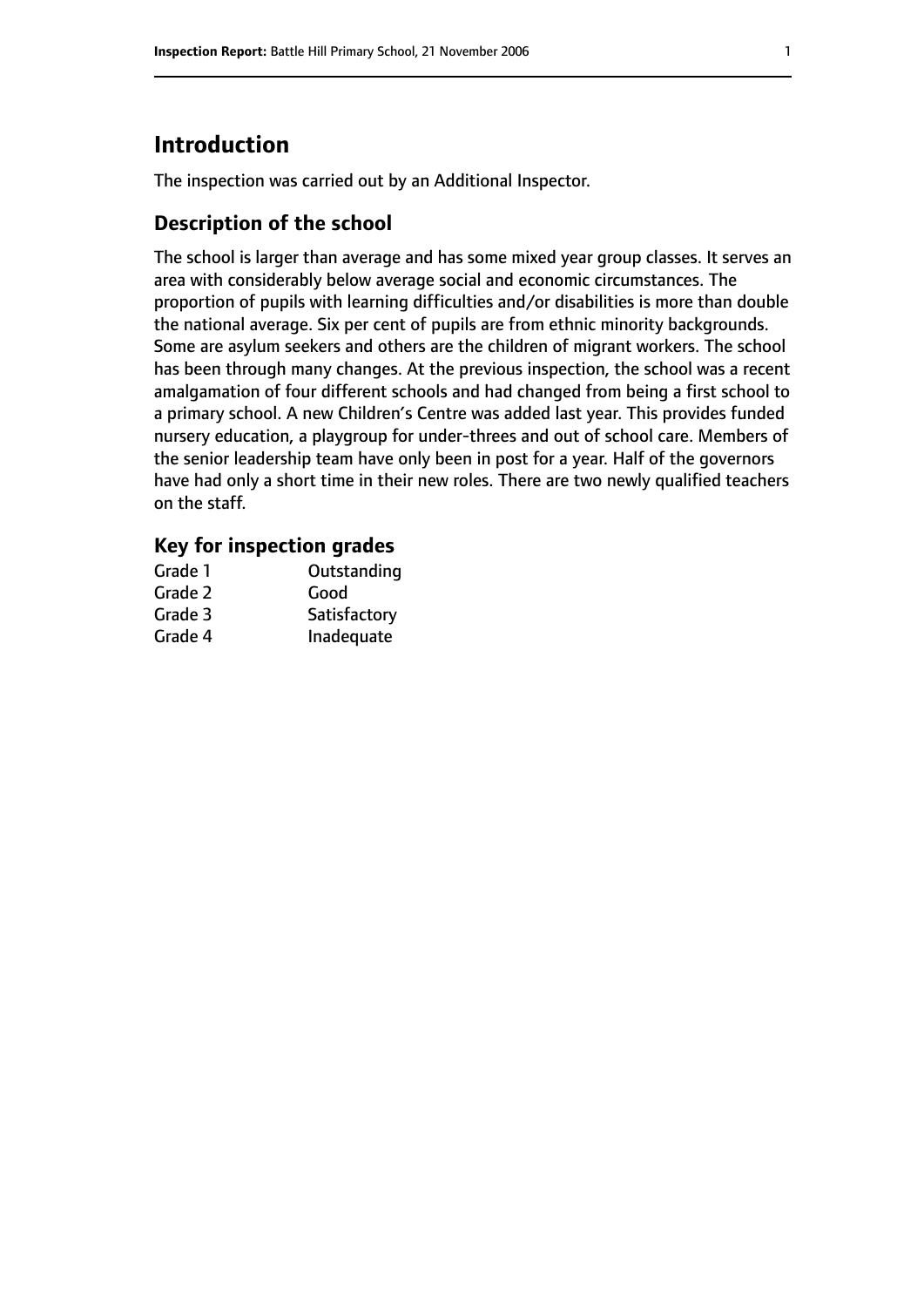# **Overall effectiveness of the school**

#### **Grade: 2**

This is a good school with outstanding features. The headteacher has excellent leadership and management skills and is determined to provide a high quality education for all pupils. He has managed a great deal of change since the previous inspection and has ensured good levels of improvement. Standards have risen and are now average by the end of Year 6. Achievement is good with outstanding features in the Foundation Stage and in science and mathematics in the junior classes. The Foundation Stage provision is excellent. The new partnership with the Children's Centre is extending the range of the school's links with the community very well.

The school gives a high priority to the pupils' personal development, which is good with outstanding features. Care and support are excellent. This leads to excellent standards of behaviour. Pupils approach their work with great enthusiasm. They take their responsibilities within the school community very seriously and have an excellent understanding of keeping safe. They cooperate well in teams and take the initiative. This prepares them well for their future economic well-being. They have a good understanding of keeping healthy. Guidance systems for personal development are excellent but pupils have only a general idea about their targets for academic development and they are not sure of the details.

The leadership and management of the senior leadership team are excellent. Together with the headteacher they work hard to improve teaching and learning, as well as developing the curriculum throughout the school. Both these aspects are good with outstanding features. Planning for developing skills in reading, writing and mathematics is very thorough, but opportunities are missed to develop literacy and numeracy skills in other subjects. The governors are keen to extend their work in the school and are now in a good position to share their different levels of expertise. The school has an excellent capacity to succeed due to the clear sense of direction set by leaders and because staff are keen to improve their work. The school provides good value for money.

#### **What the school should do to improve further**

- Help the pupils identify more clearly their individual targets for improvement.
- Develop pupils' literacy and numeracy skills more effectively across the curriculum.
- Extend the work of the governing body through sharing their different areas of expertise.

# **Achievement and standards**

#### **Grade: 2**

Achievement is good with some outstanding features. Pupils make an excellent start in the Foundation Unit. This is due to the high priority given to the provision for this age group and the very good level of staffing. Pupils enter the school with standards that are well below expectations, with particular difficulties in communication, language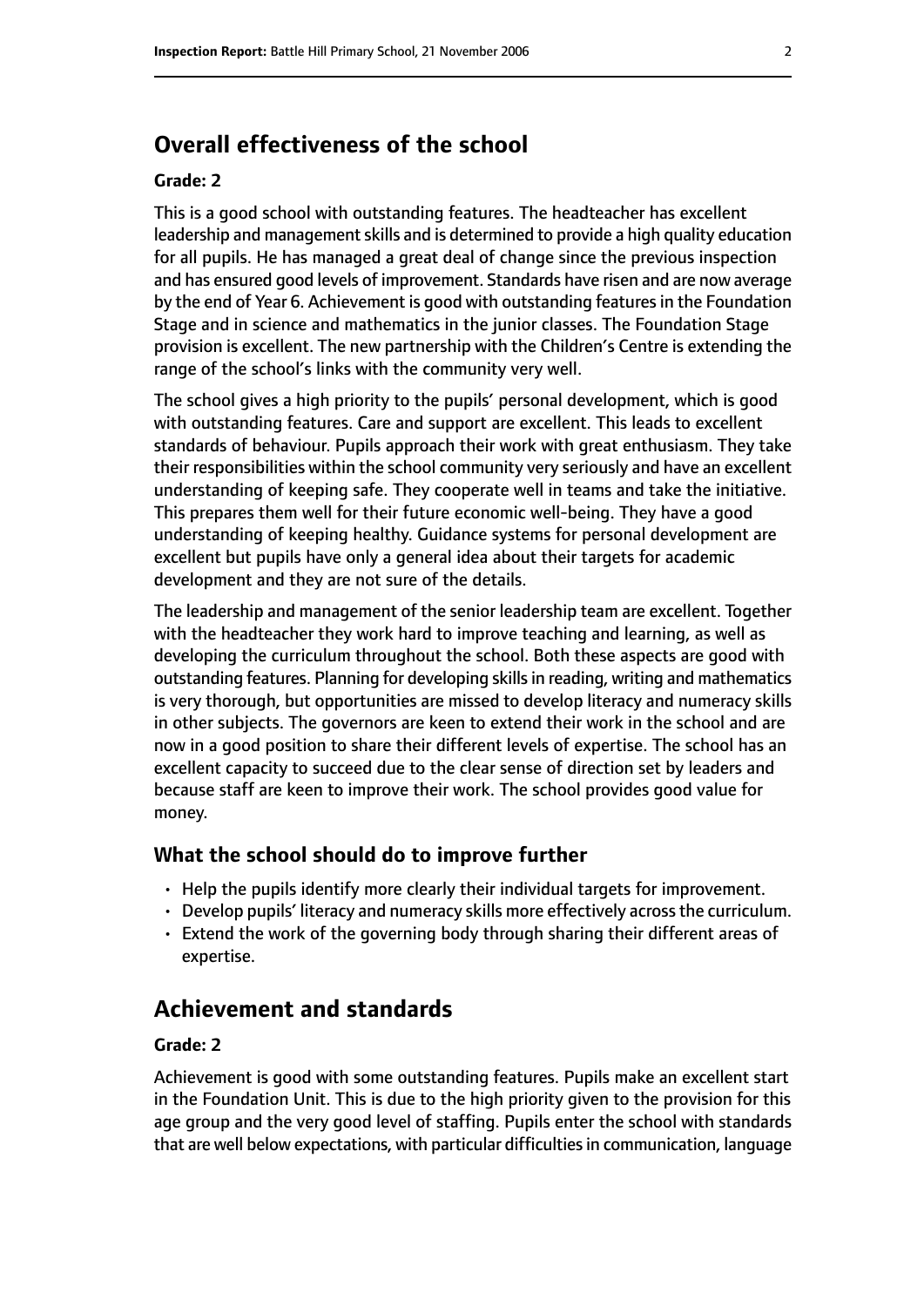and literacy. They make excellent progress and by the time they leave Reception many pupils have reached the expected level. There have been lower levels of staffing in the infant classes, which led to a drop in standards. Standards are below average but rising due to greater attention being given to the different ways individual pupils learn.

Standards of the first group of pupils in the new primary school to take the Year 6 tests were very low. The school has worked very hard to raise standards and they are now average. In 2005 standards in mathematics and science were above average. The progress pupils made in the junior classes was outstanding in these subjects. In mathematics the school was in the top 1% nationally and in science it was in the top 5%. Progress in English was good. The school is aware of the differences in achievement between subjects and has put some good quality systems in place to increase achievement in English. These are beginning to have an impact. Although standards dropped slightly in 2006, they are still broadly average. There are no trends of differences in the performance of boys or girls. The inspection confirms the good achievement and progress that pupils make through the school.

Pupils with learning difficulties and disabilities make good progress due to the very thorough systems set up to support their individual needs. Pupils with statements of special educational need make excellent progress because particular care is taken to create a curriculum that meets their needs alongside those of other pupils. Pupils with English as an additional language make excellent progress. Staff work very effectively to extend their language skills.

# **Personal development and well-being**

#### **Grade: 2**

Personal development and well-being are good with outstanding features. Pupils in the Foundation Stage make an excellent start in this aspect of their work because there is a high emphasis on this part of the curriculum and a high number of staff to support individuals. Pupils build very well on this excellent start and have extremely positive attitudes towards school. Pupils approach their work with confidence and a determination to succeed. They work very well together in small groups and cooperate very effectively to achieve a goal. These features, together with the development of basic skills, prepare pupils well for their future economic well-being. Behaviour is outstanding. Pupils are unfailingly courteous to adults and each other. They take their responsibilities to the school community very seriously in tasks such as supporting other pupils around the school. The members of the school council expect to make a difference by acting on suggestions from their peers. Pupils are proud of their school and have great loyalty to their class name because they helped to choose it. For example, the Ants class were very clear that they chose this name because these animals work so hard. Pupils have a good knowledge of how to keep healthy. Their understanding of keeping safe is excellent because the school emphasises this aspect so well. Pupils' spiritual, moral, social and cultural development is good. Attendance of the majority of pupils is broadly average but the migrant workers' families spend considerable time out of the country which reduces the overall rate for the school.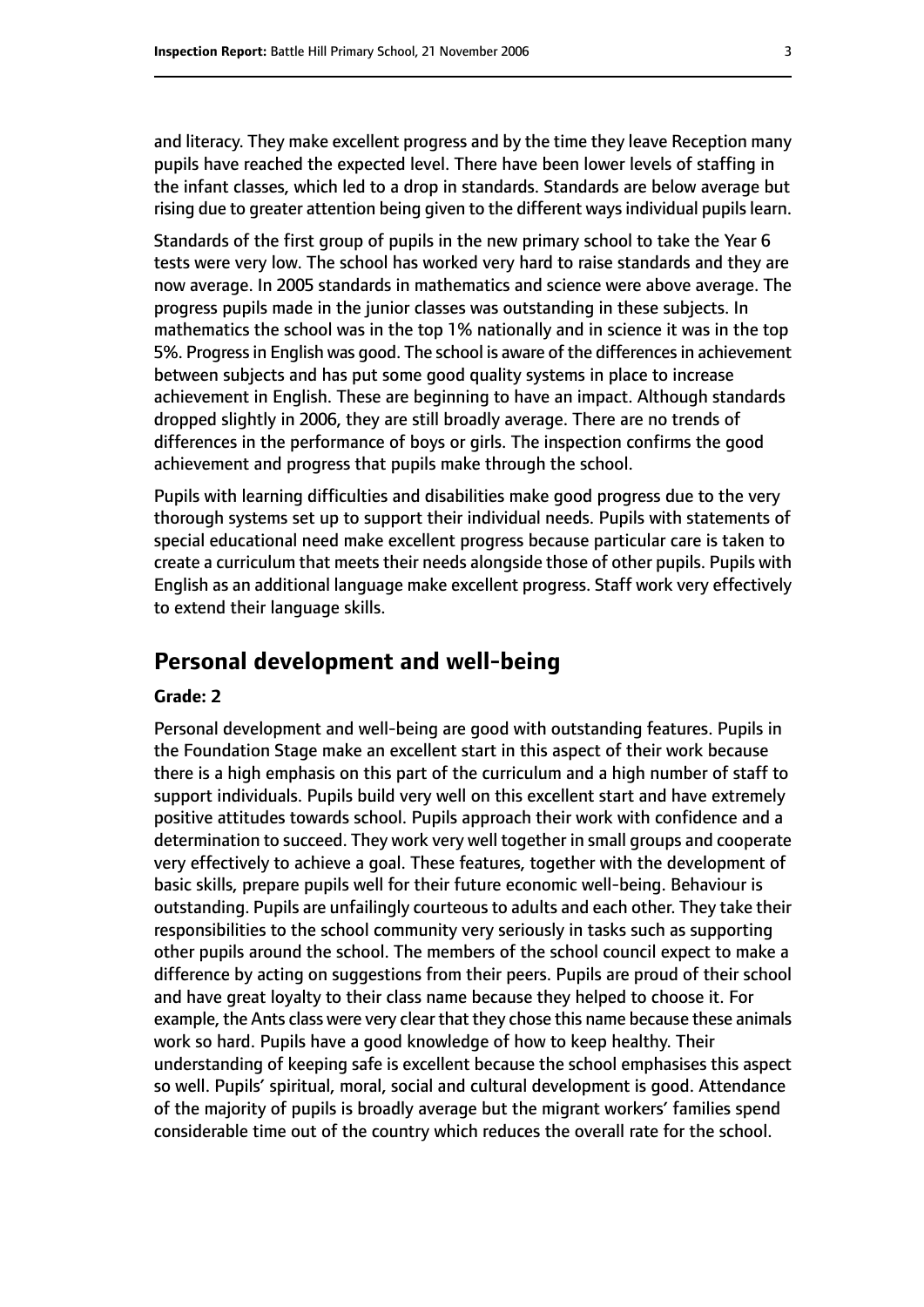# **Quality of provision**

#### **Teaching and learning**

#### **Grade: 2**

Teaching and learning are good with excellent features. Teachers are working very hard to extend their range of teaching styles to match the different needs of learners. This is resulting in very positive attitudes from pupils and a good rate of progress in lessons. The boys respond particularly well to the many opportunities for practical activities. Teachers work very effectively with support staff who have a very good understanding of the focus for the learning. Opportunities are sometimes missed by staff to emphasise pupils' individual targets, which reduces their understanding of what they need to do to improve. Teachers plan lessons very thoroughly with careful attention to assessment data. They ensure that pupils with learning difficulties and disabilities receive targeted support. Teachers provide very good models of spoken English for the pupils who are new to the language.

#### **Curriculum and other activities**

#### **Grade: 2**

The curriculum is good with many outstanding features. The provision of a lesson additional to literacy and numeracy each morning is working very well. Planning over the year and over each half term is very detailed and thorough, with particular attention given to the development of basic skills. Some opportunities are missed to extend literacy and numeracy skills across the curriculum. The Foundation Stage curriculum is excellent. It provides a very well balanced programme of work over time, taking the specific needs of this age group into account. The personal, social, emotional and health curriculum is very good.

#### **Care, guidance and support**

#### **Grade: 2**

Support and care are outstanding and guidance is good. The school places a high value on supporting families. Parents really appreciate this, particularly those of children with statements of special educational need. The Children's Centre is playing an important role in extending support from birth onwards, with the joint nursery provision working very well. Safeguarding systems are in place. Staff know individual pupils very well. Pupils say that they are very confident to go to an adult if they are worried. The learning mentor plays a valuable role in the school in encouraging good behaviour. The school has introduced a very effective system to track groups of pupils' progress. This results in very precise whole school and class targets. Some parts of this system are very new and have not had enough time to make an impact on individual pupils.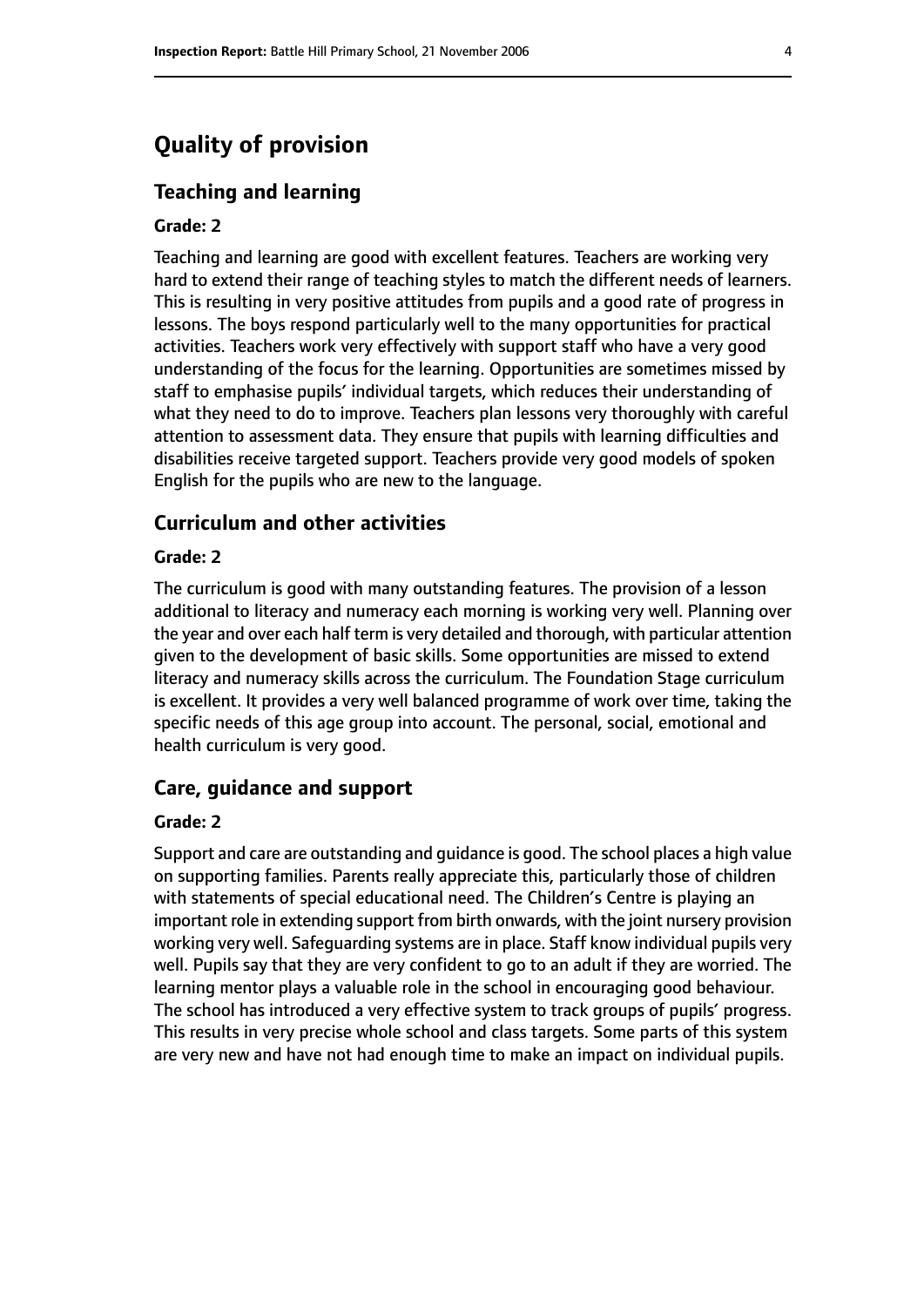# **Leadership and management**

#### **Grade: 1**

The leadership and management of the headteacher are outstanding. He has an excellent understanding of the needs of the families that the school serves. He is determined to provide the best education that is possible and this has ensured that improvement since the previous inspection has been good. He manages change very effectively and makes a very valuable contribution to the teaching of science resulting in outstanding achievement in this subject. He supports staff very effectively. One of the outcomes of this skill is an excellent senior leadership team. Despite the short time they have been in their posts they have made a significant impact in their different roles. Together with the headteacher they monitor teaching and learning carefully and introduce new systems very effectively. This has led to rising standards and some outstanding features in personal development. Governors have a strong involvement in the daily activities of the school. The new governors are keen to increase their understanding of their new roles and share the more experienced governors' expertise. The school's self-evaluation is accurate. The high quality leadership and management and the keenness of all staff for development gives the school an excellent capacity to improve.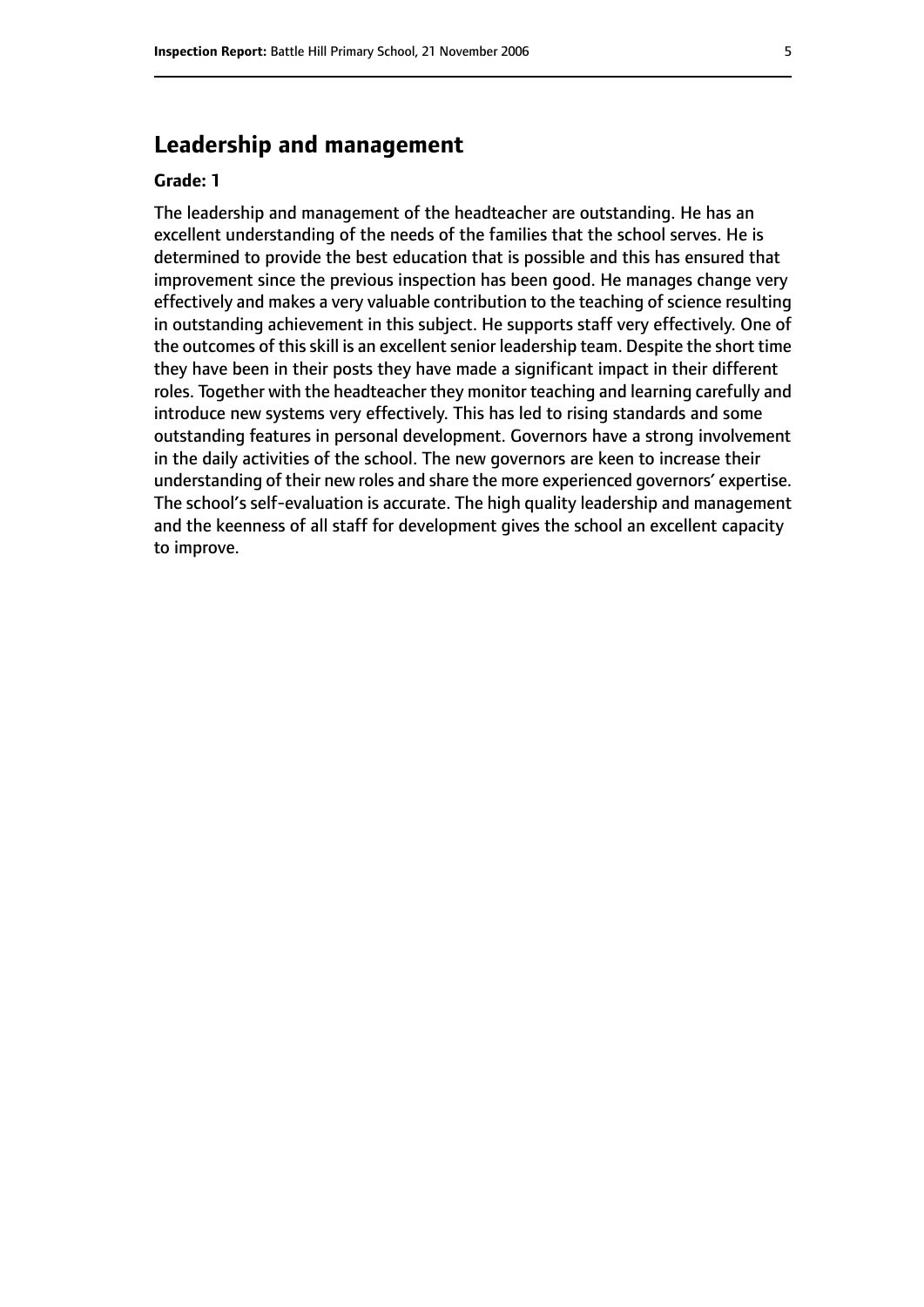**Any complaints about the inspection or the report should be made following the procedures set out inthe guidance 'Complaints about school inspection', whichis available from Ofsted's website: www.ofsted.gov.uk.**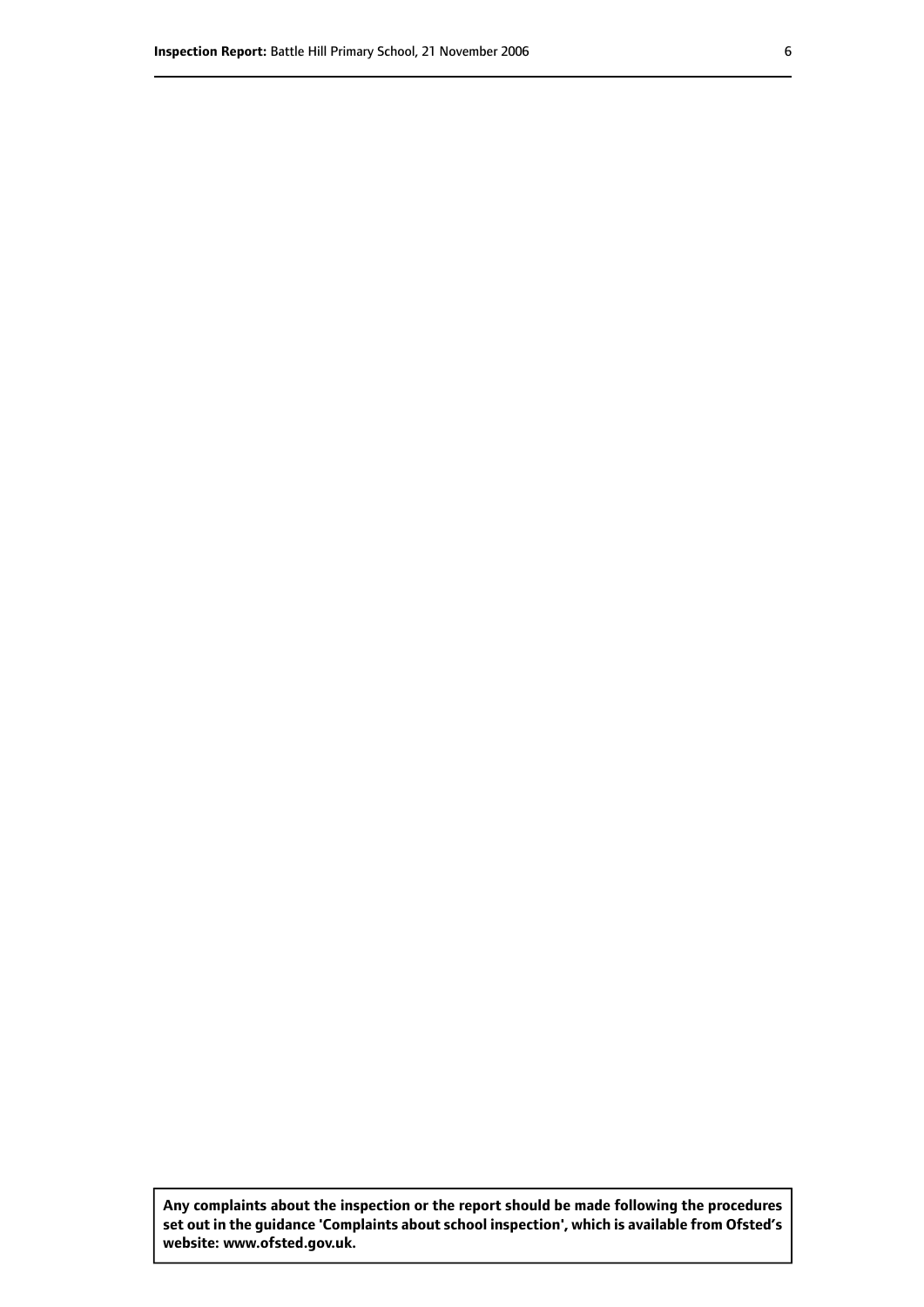# **Inspection judgements**

| Key to judgements: grade 1 is outstanding, grade 2 good, grade 3 satisfactory, and grade 4 | School         |
|--------------------------------------------------------------------------------------------|----------------|
| inadeauate                                                                                 | <b>Overall</b> |

# **Overall effectiveness**

| How effective, efficient and inclusive is the provision of education, integrated<br>care and any extended services in meeting the needs of learners? |     |
|------------------------------------------------------------------------------------------------------------------------------------------------------|-----|
| How well does the school work in partnership with others to promote learners'<br>well-being?                                                         |     |
| The quality and standards in the Foundation Stage                                                                                                    |     |
| The effectiveness of the school's self-evaluation                                                                                                    |     |
| The capacity to make any necessary improvements                                                                                                      |     |
| Effective steps have been taken to promote improvement since the last<br>inspection                                                                  | Yes |

# **Achievement and standards**

| How well do learners achieve?                                                                               |  |
|-------------------------------------------------------------------------------------------------------------|--|
| The standards <sup>1</sup> reached by learners                                                              |  |
| How well learners make progress, taking account of any significant variations between<br>groups of learners |  |
| How well learners with learning difficulties and disabilities make progress                                 |  |

# **Personal development and well-being**

| How good is the overall personal development and well-being of the<br>learners?                                  |  |
|------------------------------------------------------------------------------------------------------------------|--|
| The extent of learners' spiritual, moral, social and cultural development                                        |  |
| The behaviour of learners                                                                                        |  |
| The attendance of learners                                                                                       |  |
| How well learners enjoy their education                                                                          |  |
| The extent to which learners adopt safe practices                                                                |  |
| The extent to which learners adopt healthy lifestyles                                                            |  |
| The extent to which learners make a positive contribution to the community                                       |  |
| How well learners develop workplace and other skills that will contribute to<br>their future economic well-being |  |

# **The quality of provision**

| How effective are teaching and learning in meeting the full range of the<br>learners' needs?          |  |
|-------------------------------------------------------------------------------------------------------|--|
| How well do the curriculum and other activities meet the range of needs<br>and interests of learners? |  |
| How well are learners cared for, guided and supported?                                                |  |

 $^1$  Grade 1 - Exceptionally and consistently high; Grade 2 - Generally above average with none significantly below average; Grade 3 - Broadly average to below average; Grade 4 - Exceptionally low.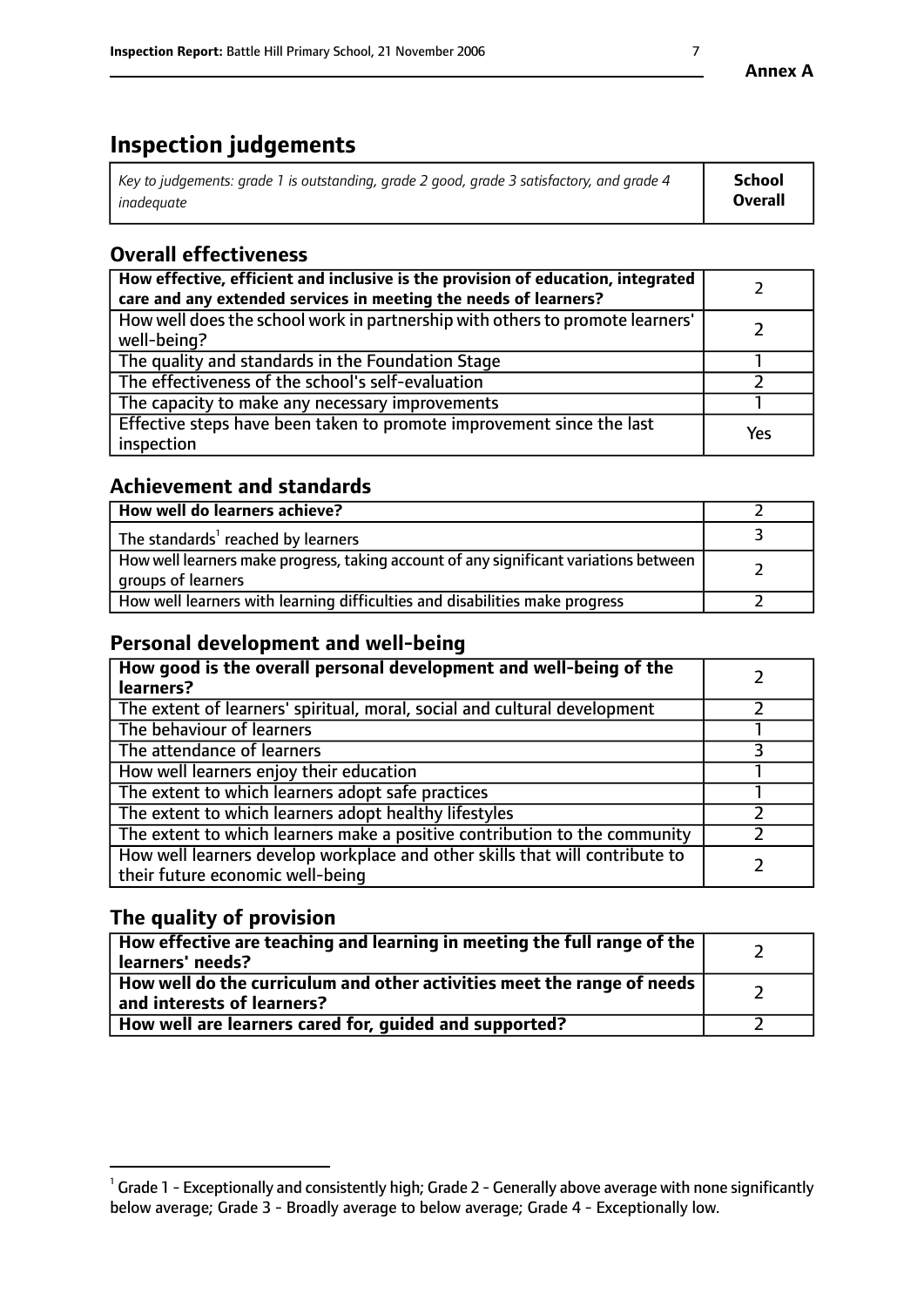# **Leadership and management**

| How effective are leadership and management in raising achievement<br>and supporting all learners?                                              |           |
|-------------------------------------------------------------------------------------------------------------------------------------------------|-----------|
| How effectively leaders and managers at all levels set clear direction leading<br>to improvement and promote high quality of care and education |           |
| How effectively performance is monitored, evaluated and improved to meet<br>challenging targets                                                 |           |
| How well equality of opportunity is promoted and discrimination tackled so<br>that all learners achieve as well as they can                     |           |
| How effectively and efficiently resources, including staff, are deployed to<br>achieve value for money                                          |           |
| The extent to which governors and other supervisory boards discharge their<br>responsibilities                                                  |           |
| Do procedures for safeguarding learners meet current government<br>requirements?                                                                | Yes       |
| Does this school require special measures?                                                                                                      | <b>No</b> |
| Does this school require a notice to improve?                                                                                                   | No        |